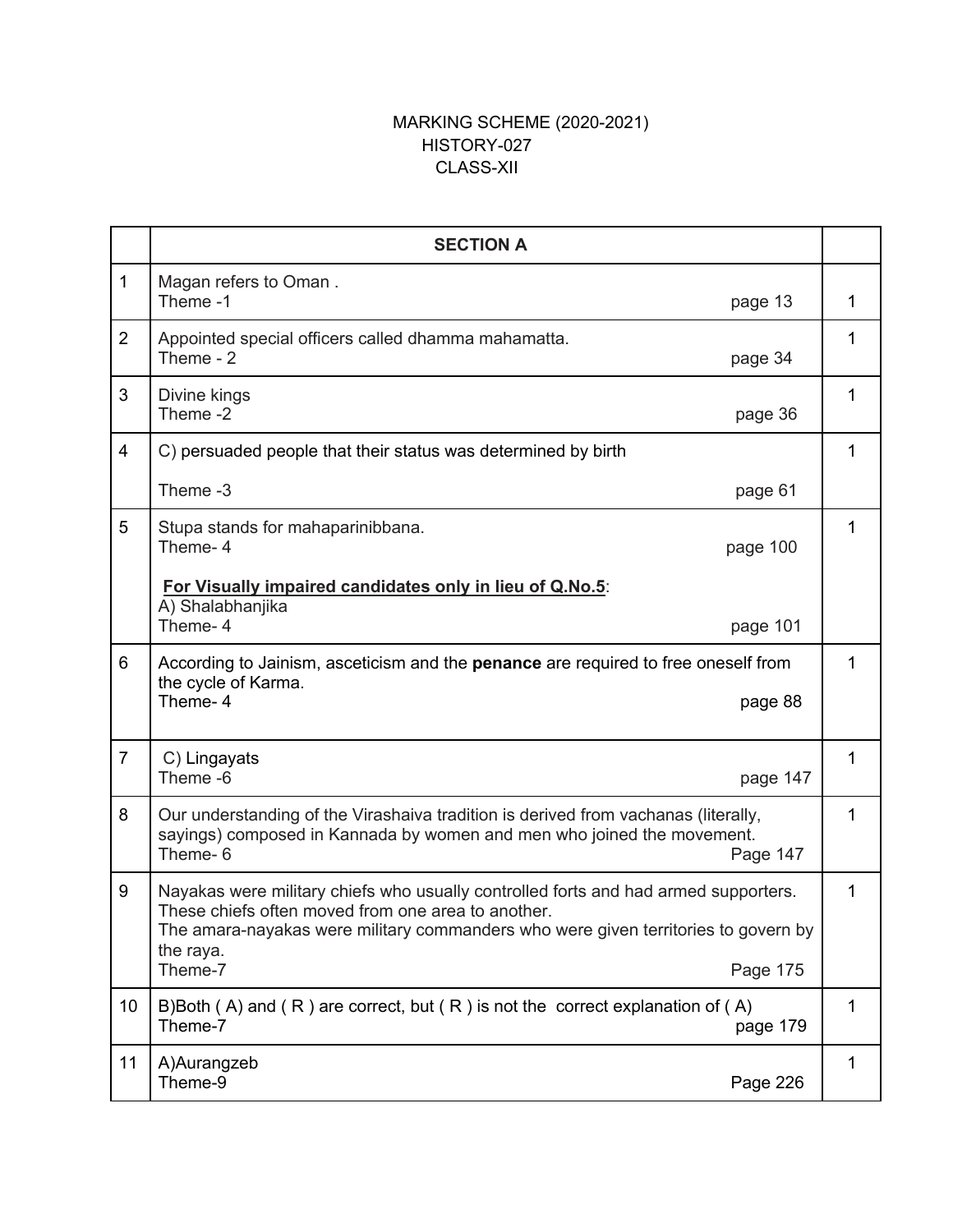| 12 | Humayun<br>Theme-9<br>Page 230                                                                                                                                                                                                            | $\mathbf{1}$ |
|----|-------------------------------------------------------------------------------------------------------------------------------------------------------------------------------------------------------------------------------------------|--------------|
| 13 | The power of jotedars was more effective than that of zamindars. Unlike zamindars<br>who often lived in urban areas, jotedars were located in the villages and exercised<br>direct control over a considerable section of poor villagers. | 1            |
|    | Theme-10<br>Page 261                                                                                                                                                                                                                      |              |
| 14 | (i)<br>(i)<br>(iv)<br>(iii)<br>(d)<br>(b) (a)<br>B)<br>(c)                                                                                                                                                                                | $\mathbf{1}$ |
|    | Theme-11<br>Page 292                                                                                                                                                                                                                      |              |
| 15 | A) (1) and (2) only<br>Theme-13<br>Page 356                                                                                                                                                                                               | $\mathbf{1}$ |
| 16 | B) Sardar Patel<br>Theme-15<br>Page 417                                                                                                                                                                                                   | 1            |
|    | <b>SECTION B</b>                                                                                                                                                                                                                          |              |
| 17 | (i)<br>a)<br>(i)<br>b)<br>(i)<br>c)<br>(i)<br>d)                                                                                                                                                                                          | 3            |
|    | Theme - 2<br>Page 37                                                                                                                                                                                                                      |              |
| 18 | a (iv)<br>b) (i)<br>c) $(i)$<br>d) (iii)                                                                                                                                                                                                  | 3            |
|    | Theme - 9<br>Page 249                                                                                                                                                                                                                     |              |
|    | For Visually impaired candidates only in lieu of Q.No.18:                                                                                                                                                                                 |              |
|    | a) (ii)<br>b) $(ii)$<br>$c)$ (iii)<br>d) C) Only (iii) and (iv)                                                                                                                                                                           |              |
|    | Theme - 9<br>Page 242-243                                                                                                                                                                                                                 |              |
| 19 | a)<br>(ii)<br>(i)<br>b)<br>(iii)<br>c)<br>(iii)<br>d)                                                                                                                                                                                     | 3            |
|    | Theme - 10<br>Page 265                                                                                                                                                                                                                    |              |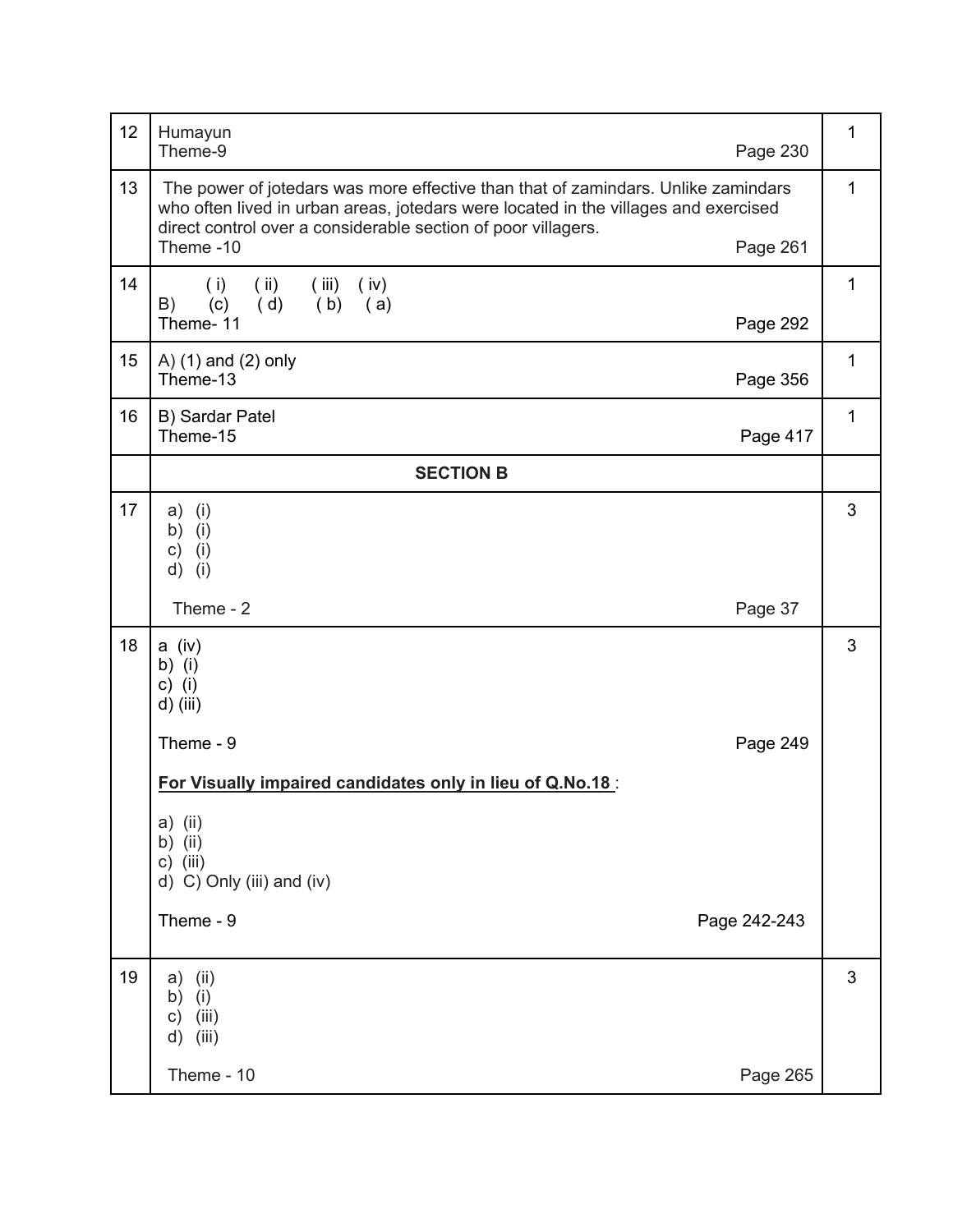|    | <b>SECTION C</b>                                                                                                                                                                                                                                                                                                                                                                                                                                                                                                                                                                                                                                                                                                                                                                                                                                                                                                                                                                                                                      |   |
|----|---------------------------------------------------------------------------------------------------------------------------------------------------------------------------------------------------------------------------------------------------------------------------------------------------------------------------------------------------------------------------------------------------------------------------------------------------------------------------------------------------------------------------------------------------------------------------------------------------------------------------------------------------------------------------------------------------------------------------------------------------------------------------------------------------------------------------------------------------------------------------------------------------------------------------------------------------------------------------------------------------------------------------------------|---|
| 20 | Sources to reconstruct the history of Mauryan Empire:<br>i) Archaeological finds -sculptures, coins, rock edicts<br>ii) Accounts of Megasthenes<br>iii) Arthashastra composed by Kautilya<br>iv) Buddhist, Jaina, Puranic literature and Sanskrit literary works.<br>v) Accounts of Chinese travellers<br>vi) Inscriptions of Asoka<br>Theme-2<br>page 32                                                                                                                                                                                                                                                                                                                                                                                                                                                                                                                                                                                                                                                                             | 3 |
| 21 | The Mughal nobility was recruited consciously by the Mughal rulers:<br>i) The Mughal nobility were the main pillars of Mughal state<br>ii) The Mughal nobility was chosen from different groups, both religiously and<br>ethnically so as to ensure a balance of power between the various groups.<br>iii)They are described as guldasta or a bouquet of flowers in the official chronicles<br>signifying their unity, held together by loyalty towards the Mughal emperor.<br>iv)They can be divided into four major groups ethnically, viz Irani, Turani, Rajputs and<br>Shaikhzadas or Indian Muslims.<br>v)All nobles were ranked or were allotted mansabs comprising of zat and sawar<br>vi) The nobles were also required to perform military service for the Emperor<br>vii) Any other relevant point.<br>(To be assessed as a whole)<br>Theme-9<br>Page 244-246                                                                                                                                                               | 3 |
| 22 | "The battle between the hoe and plough was a long one"<br>i)The Paharias had problems with the people living in the plains. They charged taxes<br>from them, raided into their areas etc. Therefore, the Paharias were pushed back into<br>the hills.<br>ii)Santhals were settled on the peripheries of the Rajmahal hills by the British and the<br>Paharias resisted it, they were forced to withdraw deeper into the hills.<br>iii) The Paharias had refused to use plough & settled agriculture.<br>iv) They were restricted from moving down to the lower hills and valleys.<br>v)They were confined to dry interior and to the barren and rocky upper hills.<br>vi) This severely affected their lives and impoverished them.<br>vii)Shifting agriculture depended on the ability to move to newer and newer lands.<br>viii) When forests were cleared for cultivation, the lives of hunters also got affected.<br>ix) Their earlier life of mobility was also affected.<br>(To be assessed as a whole)<br>Theme-10<br>Page 271 | 3 |
| 23 | Rumours circulate only when they resonate with the deep fears and suspicion of the<br>people:<br>i) Foremost was the rumor of greased cartridges itself that infuriated the sepoys and<br>became the final trigger of discontent.<br>ii) The rumors about the British trying to pollute the religion of Indians by mixing the<br>bone dust of cows and pigs into the flour led people to avoid touching the flour and<br>bred animosity towards the British.                                                                                                                                                                                                                                                                                                                                                                                                                                                                                                                                                                          | 3 |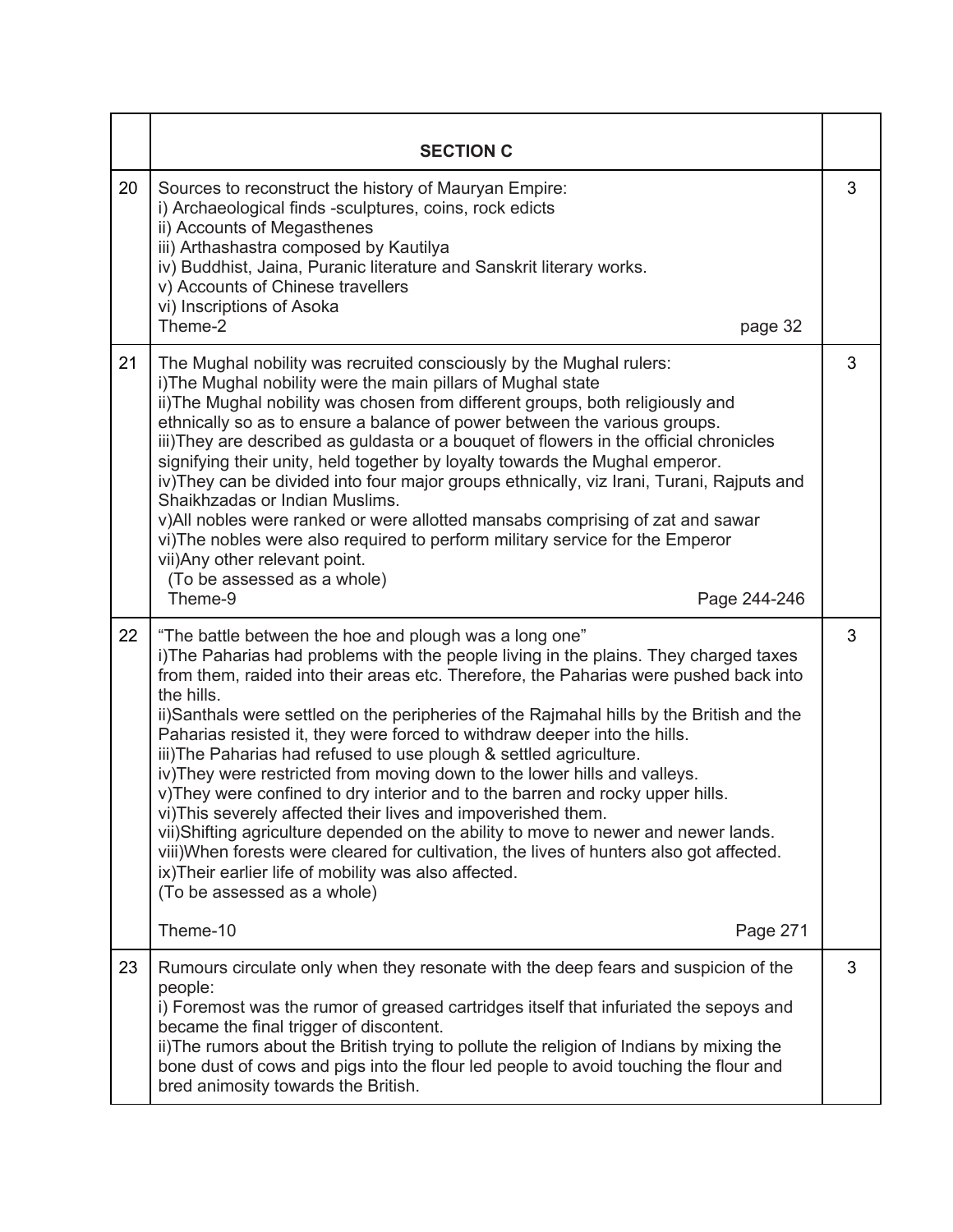|    | iii)The rumor about the British rule coming to an end on the centenary to the Battle of<br>Plassey also reinforced the call for the revolt against the masters<br>iv) The people formed a connection between the recent British policies of introducing<br>Western education and social reform that targeted cultural practices.<br>v) The annexations on the pretext of the Doctrine of Lapse also made the masses<br>suspicions of the British intentions<br>vi) Introduction of British system of administration, their own laws and land revenue<br>collection.<br>vii)The activities of the christians missionaries also bred doubt and discomfort<br>viii) Any other relevant point.<br>Any 3 points<br>Theme-11                                                                                                                                                                                                                                                                                                                                                                                                              |   |
|----|-------------------------------------------------------------------------------------------------------------------------------------------------------------------------------------------------------------------------------------------------------------------------------------------------------------------------------------------------------------------------------------------------------------------------------------------------------------------------------------------------------------------------------------------------------------------------------------------------------------------------------------------------------------------------------------------------------------------------------------------------------------------------------------------------------------------------------------------------------------------------------------------------------------------------------------------------------------------------------------------------------------------------------------------------------------------------------------------------------------------------------------|---|
|    | Page 294,295<br><b>SECTION D</b>                                                                                                                                                                                                                                                                                                                                                                                                                                                                                                                                                                                                                                                                                                                                                                                                                                                                                                                                                                                                                                                                                                    |   |
|    |                                                                                                                                                                                                                                                                                                                                                                                                                                                                                                                                                                                                                                                                                                                                                                                                                                                                                                                                                                                                                                                                                                                                     |   |
| 24 | Most important idea of Jainism:-<br>i) The entire world is animated and hence Ahimsa is emphasized.<br>ii) Non injury to living beings                                                                                                                                                                                                                                                                                                                                                                                                                                                                                                                                                                                                                                                                                                                                                                                                                                                                                                                                                                                              | 8 |
|    | Impact on Indian thinking:-<br>i) Idea of Ahimsa left its mark on Indian thinking as a whole- Influenced Bhuddha and<br>Gandhiji<br>ii) Cycle of birth and rebirth through karma<br>iii) Renouncing the world to free oneself from the cycle of karma<br>iv) High moral thinking was advised through the vows like not stealing, killing, lying or<br>possessing property and observing celibacy<br>v) Simple way of life<br>vi) Vegetarianism<br>(Any other relevant point)                                                                                                                                                                                                                                                                                                                                                                                                                                                                                                                                                                                                                                                        |   |
|    | $(2+6)$<br>Page 88<br><b>OR</b><br>Teachings of Buddha-<br>i) Buddha's teachings are reconstructed from stories<br>ii) These stories are found in 'Sutta Pitaka'<br>iii) They describe his miraculous powers<br>iv) They let us about how Buddha tried to convince people through reason and<br>persuasion rather than through supernatural powers<br>v) He convinced a woman who was in grief over the death of a child about the variable<br>nature of death and did not advice her to bring back her son to life<br>vi) He spoke in a simple language which common people could understand<br>vii) He said, world is transient (Anicca) and constantly changing<br>viii) It is soulless and there is nothing permanent about the world<br>ix) By following the path of moderation, human beings can rise above these worldly<br>troubles<br>x) Existence of God is irrelevant to Buddhism<br>xi) Buddha considered social world as the creation of humans rather than divine origin<br>xii) He advocated that people should follow ethics and be humane.<br>xiii) He believed that individual effort can change social relations |   |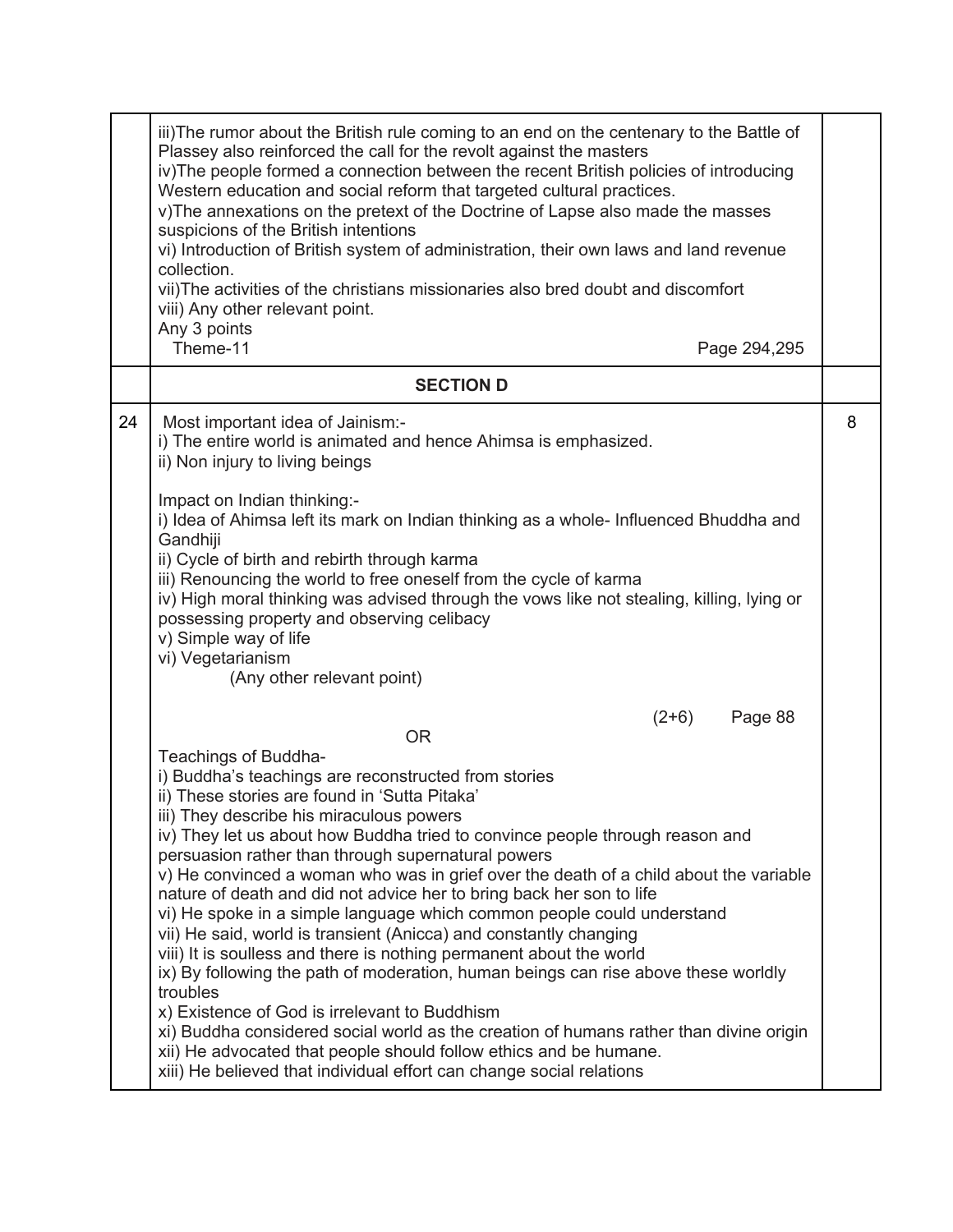|    | xiv) Individual agency and righteous action as the means to escape from the cycle of<br>rebirth                                                                                                                                                                                                                                                                                                                                                                                                                                                                                                                                                                                                                                                                                                                                                                                                                                                                                                                                                                                                                                                                                                                                                                                                                                                                                                                                                                                                                                    |   |
|----|------------------------------------------------------------------------------------------------------------------------------------------------------------------------------------------------------------------------------------------------------------------------------------------------------------------------------------------------------------------------------------------------------------------------------------------------------------------------------------------------------------------------------------------------------------------------------------------------------------------------------------------------------------------------------------------------------------------------------------------------------------------------------------------------------------------------------------------------------------------------------------------------------------------------------------------------------------------------------------------------------------------------------------------------------------------------------------------------------------------------------------------------------------------------------------------------------------------------------------------------------------------------------------------------------------------------------------------------------------------------------------------------------------------------------------------------------------------------------------------------------------------------------------|---|
|    | (To be assessed as a whole)<br>Theme-4<br>Page 91,92                                                                                                                                                                                                                                                                                                                                                                                                                                                                                                                                                                                                                                                                                                                                                                                                                                                                                                                                                                                                                                                                                                                                                                                                                                                                                                                                                                                                                                                                               |   |
| 25 | The Mahanavami Dibba-<br>i) The name comes from the shape of the platform and the Mahanavami platform<br>which was observed there.<br>ii) Rituals associated with the structure- Dussehra, Durga Puja and Navratri or<br>Mahanavami<br>iii) The Vijayanagara kings displayed their prestige, power and suzerainty.<br>iv) The ceremonies performed on the occasion included worship of image, worship of<br>state horse, and the sacrifice of buffaloes and other animals.<br>v) Dances, wrestling match and procession of horses, elephants and chariots and<br>soldiers.<br>vi) Ritual presentations before the king and his guests by the chief nayakas and<br>subordinate kings marked the occasion.<br>vii) The ruler inspected the army.<br>viii) Nayakas brought gifts and tribute for the king. It had the two most impressive<br>platforms, the "Audience Hall" and the " Mahanavami Dibba".<br>ix) The entire complex was surrounded by high double walls with a street running<br>between them.<br>x) The Audience hall was a high platform with slots for wooden pillars at close and<br>regular intervals.<br>xi) It had a staircase going up to the second floor.<br>xii) The pillars were closely spaced.<br>xiii) The "Mahanavami Dibba" was a massive platform rising from a base of about<br>11,000 sq. ft to a height of 40 ft.<br>xiv) The platform must have supported a wooden structure and other perishable<br>material during festivals.<br>xv) The base of the platform is covered with relief carvings. | 8 |
|    | (To be assessed as a whole)<br>Page180,181<br><b>OR</b>                                                                                                                                                                                                                                                                                                                                                                                                                                                                                                                                                                                                                                                                                                                                                                                                                                                                                                                                                                                                                                                                                                                                                                                                                                                                                                                                                                                                                                                                            |   |
|    | The Virupaksha Temple:<br>i) The Virupaksha Temple was an old temple dedicated to Lord Shiva, the guardian<br>deity<br>ii) It was enlarged with the establishment to the Vijayanagara Empire<br>iii)The hall in front of the main shrine was built by Krishnadeva Raya to mark his<br>accession<br>iv) This was decorated with delicately carved pillars<br>v) Gopurams, royal gateways that often dwarfed the towers on the central shrines, and<br>signalled the presence of the temple<br>vi) Central shrine (Garbha griha)<br>vii) There were mandapas or pillared corridors found in the temple<br>viii) Social importance-<br>-Images of God were placed to witness special programmes of music, dance and<br>dramas<br>-Used to celebrate the marriage of deities<br>-Others were meant to swing the deities                                                                                                                                                                                                                                                                                                                                                                                                                                                                                                                                                                                                                                                                                                                |   |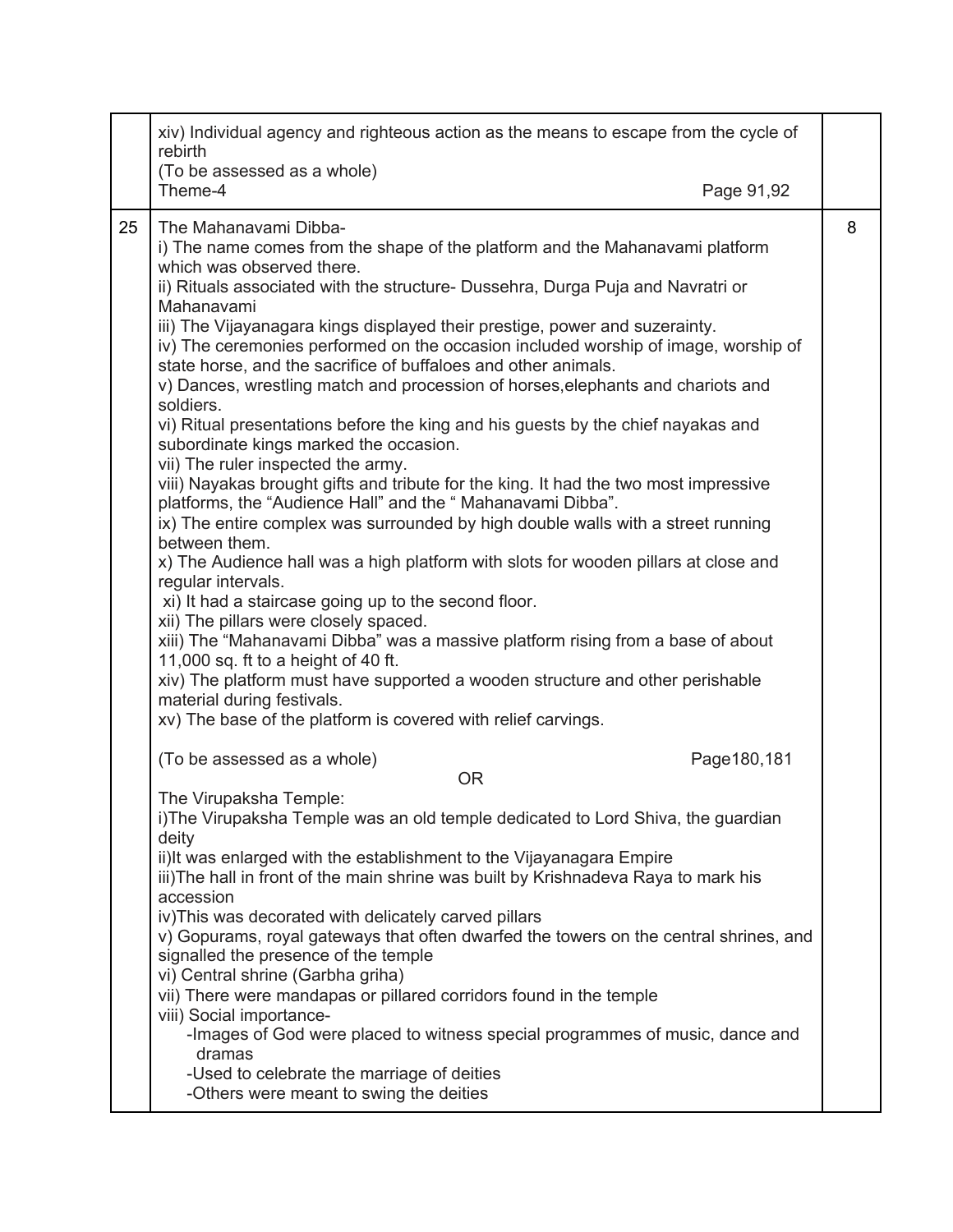|    | ix) Vijayanagara rulers/kings ruled on behalf of lord Virupaksha<br>x) Orders were signed in the name of Sri Virupaksha<br>xi) Rulers indicated close links with God using the title 'Hindu Suratarna'<br>xii) Royal portraits sculptures were also displayed in temples<br>xiii) Kings visits to temples along with Amaranayakas were important occasions.<br>The Vitthala temple<br>i) The principle deity was Vitthala a form of Vishnu<br>ii) This temple had several halls and a unique shrine designed as a Chariot<br>iii) A characteristic feature of the temple complexes in the Chariot streets that<br>extended from the temple Gopuram in a straight line<br>iv) These streets were paved with stone slabs and lined with pillared pavilions in which<br>merchants set up their shops<br>(Any five from Virupaksha and any three from Vitthala temple)<br>$(5+3)$ |   |
|----|-------------------------------------------------------------------------------------------------------------------------------------------------------------------------------------------------------------------------------------------------------------------------------------------------------------------------------------------------------------------------------------------------------------------------------------------------------------------------------------------------------------------------------------------------------------------------------------------------------------------------------------------------------------------------------------------------------------------------------------------------------------------------------------------------------------------------------------------------------------------------------|---|
|    | Theme-7<br>Page 184-188                                                                                                                                                                                                                                                                                                                                                                                                                                                                                                                                                                                                                                                                                                                                                                                                                                                       |   |
| 26 | Different kinds of sources that can be used to reconstruct the political career of<br>Gandhiji and the History of the National Movement.<br>i) Public voices and private scripts of an individual<br>ii) Speeches<br>iii) Letters to individuals<br>iv) Publications- Harijan, Young India etc.<br>v) Letters written to Gandhiji (A bunch of old letters) published.<br>vi) Gandhiji's role understood through other publications<br>vii) Conversations with Nehru and others<br>viii) Gandhiji's autobiography or other such autobiographies of other leaders of that<br>period.<br>ix) Government records<br>a)Fortnightly reports<br>b)Police reportsetc<br>x) Newspaper reports<br>xi) Time magazine reports on Gandhiji and Dandi march<br>xii) Oral sources (Rumorsetc.)<br>Any other relevant source<br>(To be assessed as a whole)<br>Page 367,369-373<br><b>OR</b>  | 8 |
|    | The Quit India Movement genuinely was a mass movement-<br>i) Failure of Cripps Mission led to the launch of Quit India Movement in August 1942<br>for the liquidation of British imperialism.<br>ii) Dissatisfaction from the Govt. of India 1935.<br>iii) Gandhi ji and other important leaders were arrested and jailed.<br>iv) The mass movement was left to the young people of India.<br>v) Younger activists organised strikes and acts of sabotage.<br>vi) Brought into the movement hundreds of Indians.<br>vii) Socialist members like Jayaprakash Narayan were very active in the underground<br>resistance.<br>viii) 'Independent' govt. Was proclaimed in many districts like Satara, Medinipur, etc                                                                                                                                                              |   |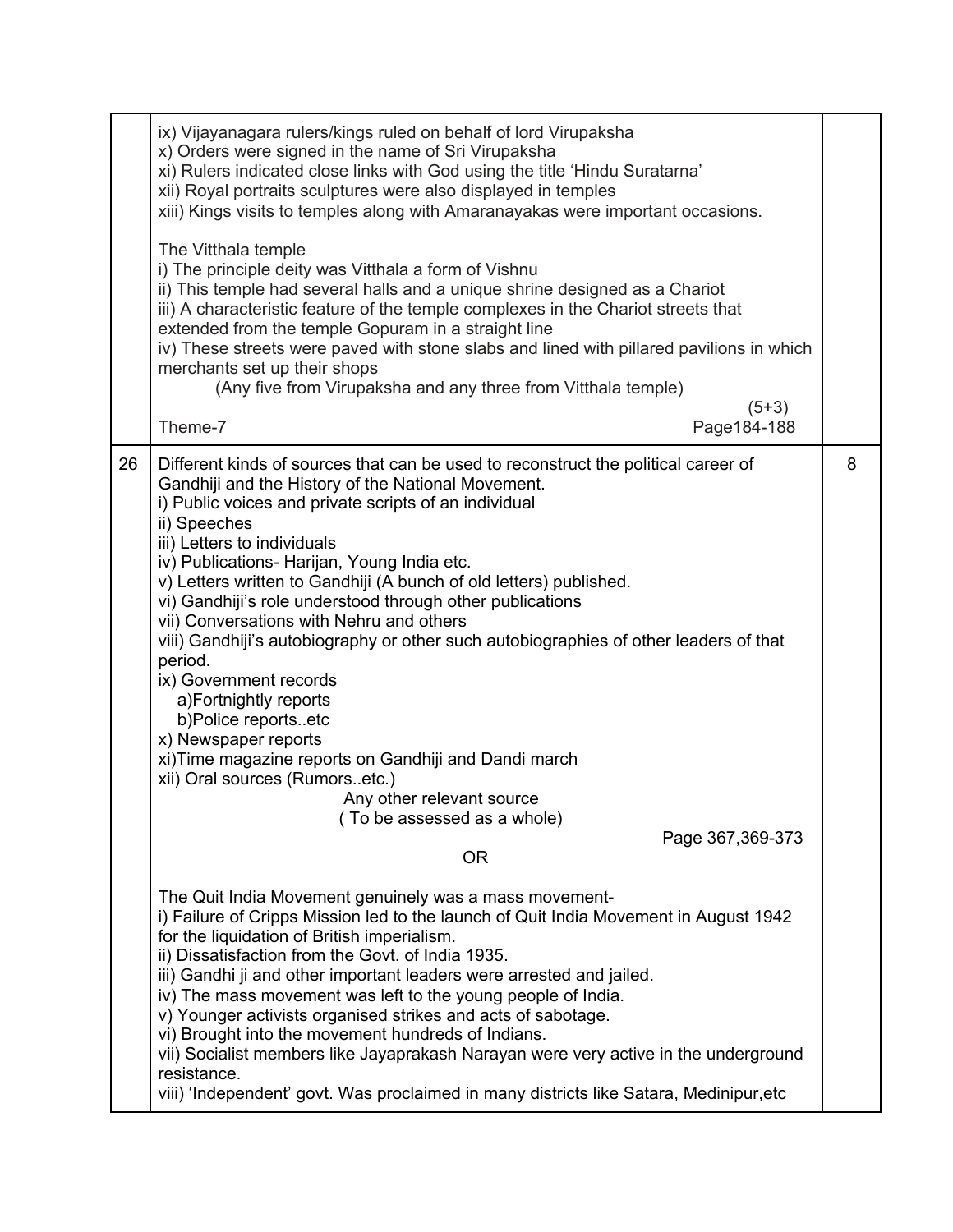|    | ix) British used force to suppress the movement but failed<br>x) Thousands of ordinary citizens joined the Movement<br>xi) Young people participated in large numbers<br>xii) Muslim League was working on expanding its base<br>xiii) In 1944, Gandhi was released from jail<br>(To be assessed as a whole)                                                                                                                                                                                                                                                                                                                                                                                    |                                                                           |
|----|-------------------------------------------------------------------------------------------------------------------------------------------------------------------------------------------------------------------------------------------------------------------------------------------------------------------------------------------------------------------------------------------------------------------------------------------------------------------------------------------------------------------------------------------------------------------------------------------------------------------------------------------------------------------------------------------------|---------------------------------------------------------------------------|
|    | Theme-13<br>Page 362-364                                                                                                                                                                                                                                                                                                                                                                                                                                                                                                                                                                                                                                                                        |                                                                           |
|    | <b>SECTION E</b>                                                                                                                                                                                                                                                                                                                                                                                                                                                                                                                                                                                                                                                                                |                                                                           |
| 27 | 27.1) It is the most complete ancient system, since, it is :<br>(i)Carefully planned drainage system<br>27.2) Grid pattern means:<br>(i) Roads and streets, intersecting at right angles.<br>(ii) Streets with drains were laid out first and then houses built along them.<br>(iii) Every house needed to have at least one wall along a street.<br>(any one point)<br>27.3) The features of the domestic drainage system were :<br>(i) Every house had its own bathroom paved with bricks,<br>(ii) Drains connected through the wall to the street drains.                                                                                                                                    | 1<br>$\ddot{}$<br>$\begin{array}{c} 2 \\ + \\ 2 \end{array}$<br>$=$<br>5  |
|    | Theme-1<br>Page 6,7                                                                                                                                                                                                                                                                                                                                                                                                                                                                                                                                                                                                                                                                             |                                                                           |
| 28 | 28.1) The rulers, who patronised the Dargah;<br>(i) Muhammad bin Tughlaq, Sultan Ghiyasuddin Khalji of Malwa, Akbar<br>(any one)<br>28.2) The concept of Ziyarat, in context to the source:<br>(i) Pilgrimage to tombs of sufi saints<br>(ii) Seeking the sufi's spiritual grace (barakat)<br>(iii) People of various creeds, classes and social backgrounds have expressed<br>their devotion at the dargahs<br>(any two points)<br>28.3) The devotees showed their reverence at the Dargah by :<br>(i) Reciting the zikr<br>(ii) Evoking His Presence through sama<br>(iii) Mystical chants performed by specially trained musicians or qawwals to<br>evoke divine ecstasy<br>(any two points) | 1<br>$\ddot{}$<br>$\overline{c}$<br>$\ddot{}$<br>$\overline{2}$<br>Ξ<br>5 |
|    | Theme - 6<br>Page 155, 156, 157                                                                                                                                                                                                                                                                                                                                                                                                                                                                                                                                                                                                                                                                 |                                                                           |
| 29 | 29.1) Multicultural language means :<br>(i) A popular language of a large section of the people of India,<br>(ii) A composite language enriched by the interaction of diverse cultures<br>(iii) Understood by people from various regions<br>(any one point)<br>29.2) The characteristics of a national language, in context to the source are :<br>(i) A combination of Sanskritised Hindi nor Persianised Urdu                                                                                                                                                                                                                                                                                | 1                                                                         |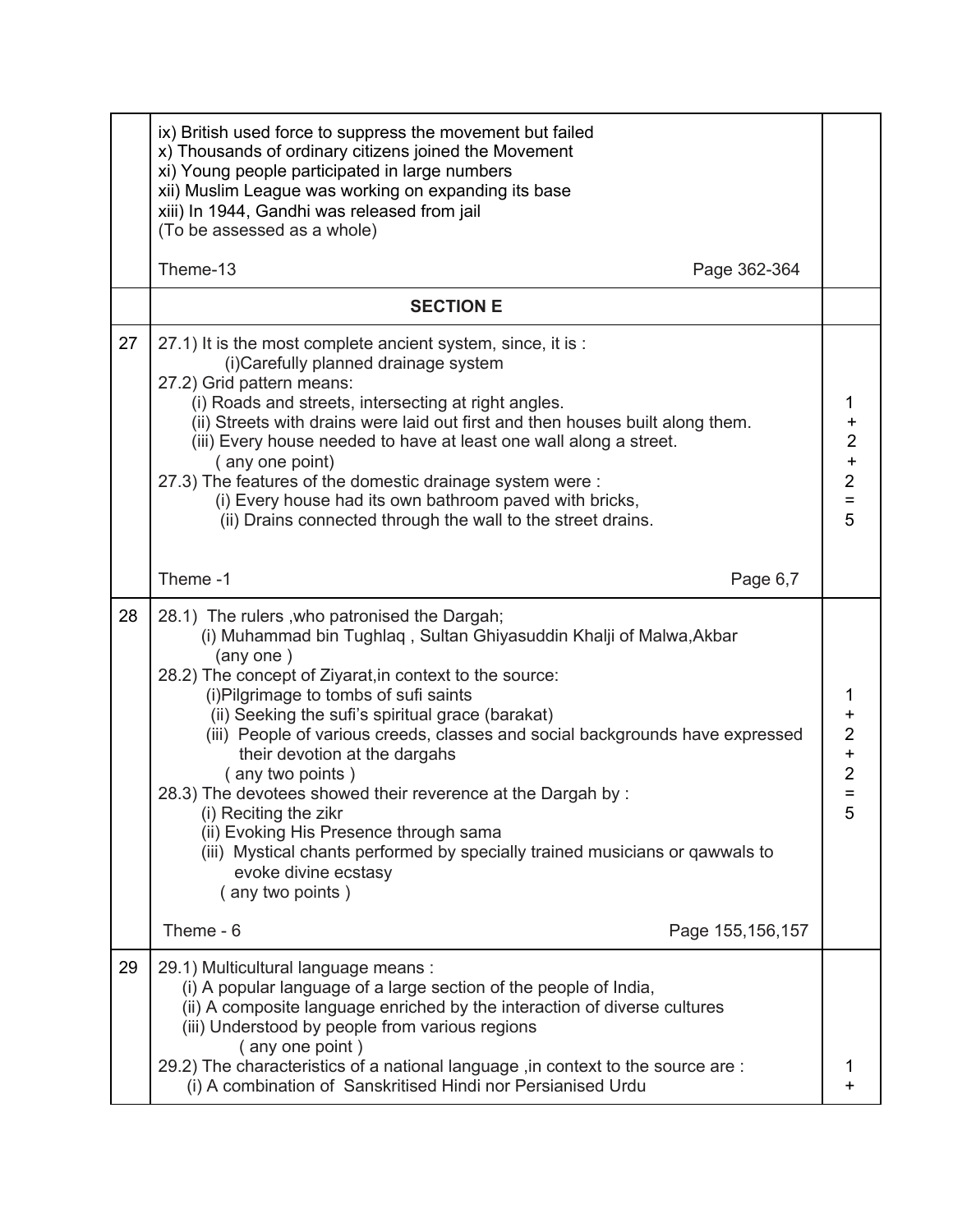

**For Visually impaired candidates in lieu of map question.** (30.1) Mature Harappan sites: Harappa,Banawali,Kalibangan,Balakot,Rakhigarhi,Dholavira,Nageshwar, Lothal, Mohenjodaro, Chanudaro, Kotdiji (any three sites) **ORIGINAL CONTRACT CONTRACT ORIGINAL**